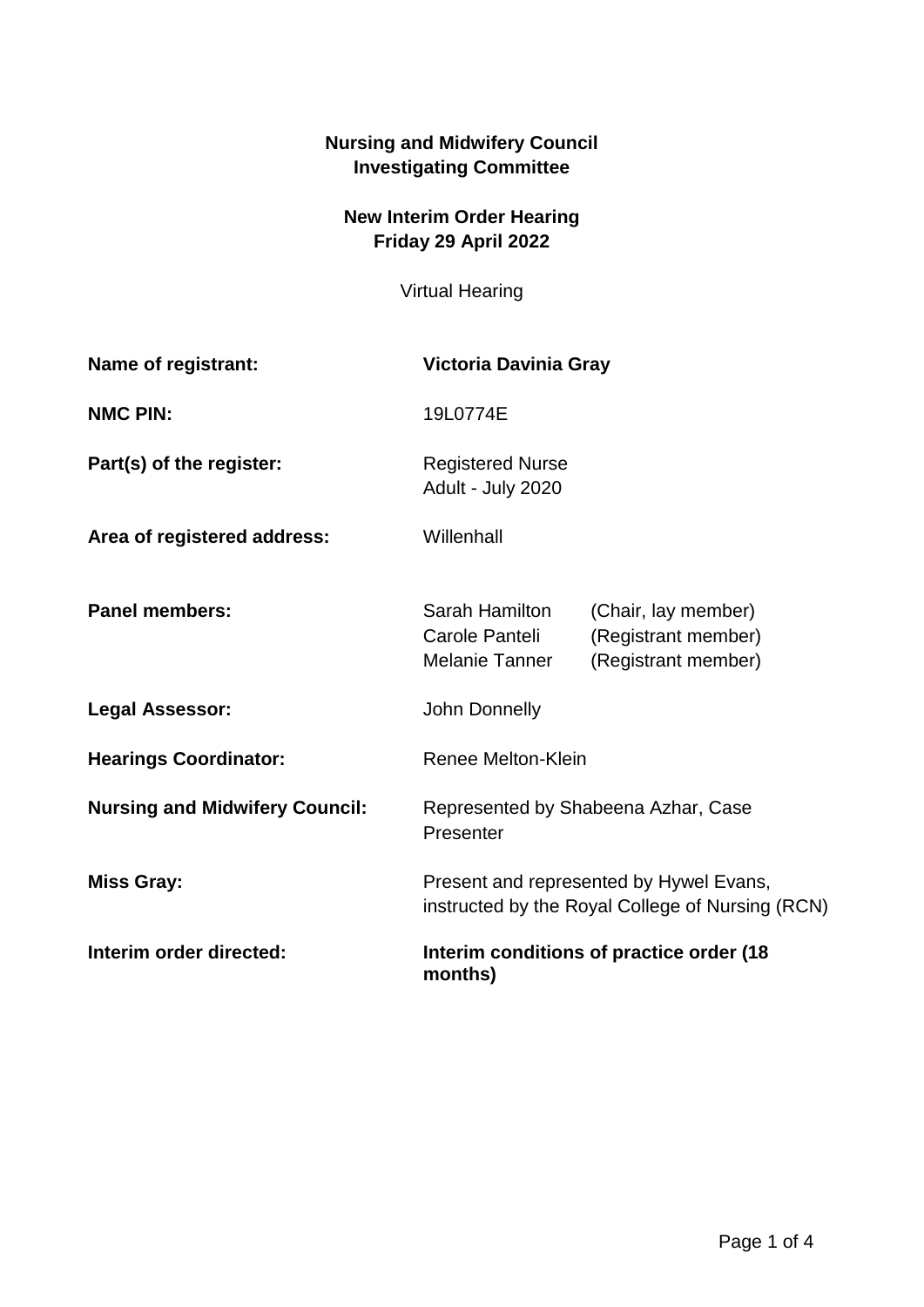## **Decision and reasons on interim order**

The panel decided to make an interim conditions of practice order for a period of 18 months.

The panel has determined that the following conditions are proportionate and appropriate:

*'For the purposes of these conditions, 'employment' and 'work' mean any paid or unpaid post in a nursing, midwifery or nursing associate role. Also, 'course of study' and 'course' mean any course of educational study connected to nursing, midwifery or nursing associates.*

- 1. You must limit your nursing practice to one substantive employer. This must not be an agency.
- 2. You must not be the nurse in charge of any shift.
- 3. You must ensure that you are directly supervised by another registered nurse any time you are working until you have been signed off as competent in the following areas:
	- a. Medicines management and administration
	- b. Record keeping and documentation
	- c. Safe clinical monitoring of patients
	- d. Recognition and escalation of deteriorating patients

e. Communications with colleagues and members of the multi-disciplinary team Once you are deemed competent by a senior nurse you may then practise in that area of competence at all times on the same shift but not directly supervised by another registered nurse.

- 4. You must develop a personal development plan (PDP) and work with your supervisor to address the concerns in relation to:
	- a. Medicines management and administration
	- b. Record keeping and documentation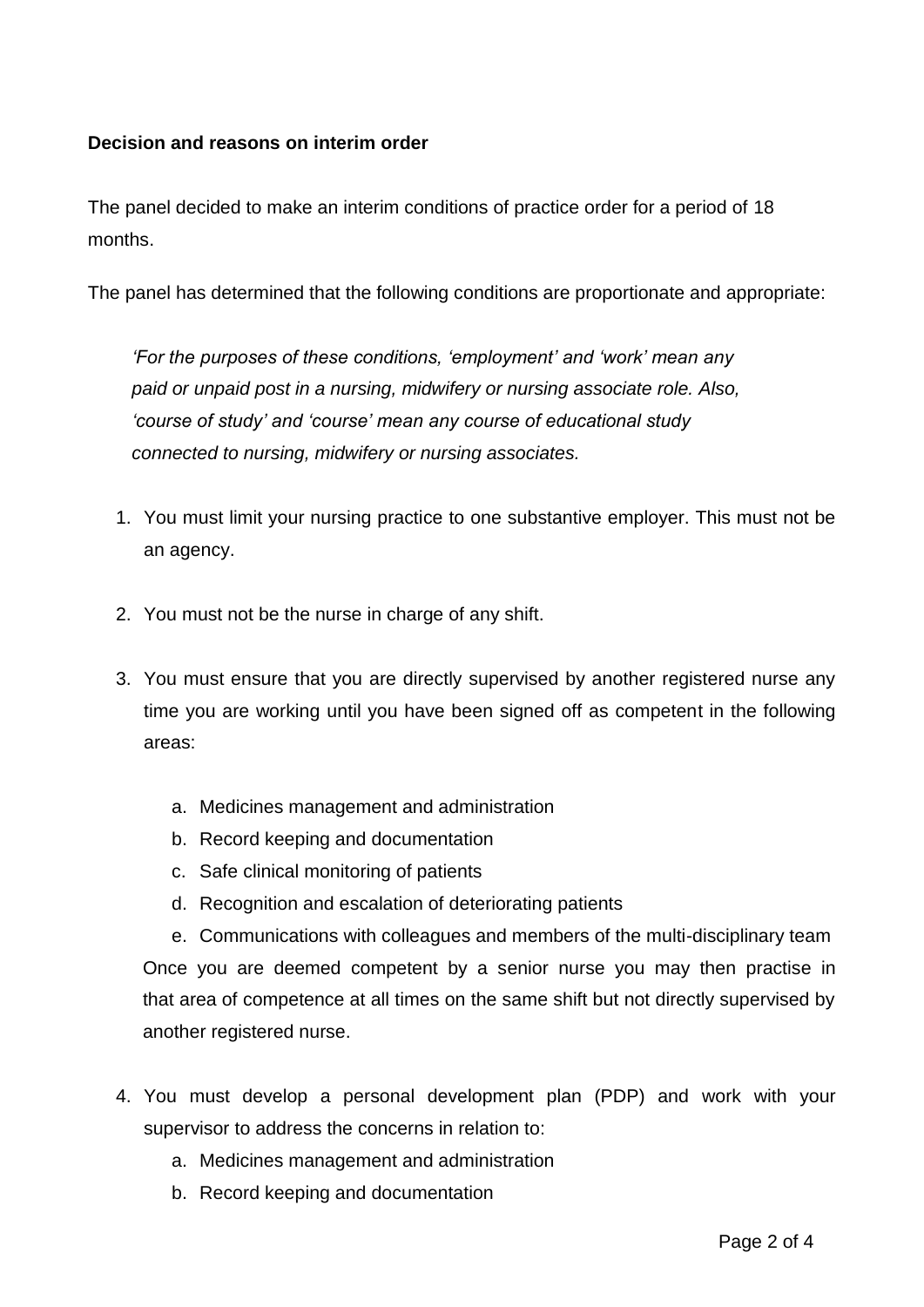- c. Safe clinical monitoring of patients
- d. Recognition and escalation of deteriorating patients
- e. Communications with colleagues and members of the multi-disciplinary team
- 5. You must:
	- a. Meet with your supervisor at least every two weeks to discuss your progress towards achieving the aims set out in your PDP.
	- b. Send your case officer a report from your supervisor before the next NMC review. This report must show your progress towards achieving the aims set out in your PDP.
- 6. You must keep the NMC informed about anywhere you are working by:
	- a. Telling your case officer within seven days of accepting or leaving any employment.
	- b. Giving your case officer your employer's contact details.
- 7. You must keep the NMC informed about anywhere you are studying by:
	- a. Telling your case officer within seven days of accepting any course of study.
	- b. Giving your case officer the name and contact details of the organisation offering that course of study.
- 8. You must immediately give a copy of these conditions to:
	- a. Any organisation or person you work for.
	- b. Any employers you apply to for work (at the time of application).
	- c. Any establishment you apply to (at the time of application), or with which you are already enrolled, for a course of study.
- 9. You must tell your case officer, within seven days of your becoming aware of:
	- a. Any clinical incident you are involved in.
	- b. Any investigation started against you.
	- c. Any disciplinary proceedings taken against you.